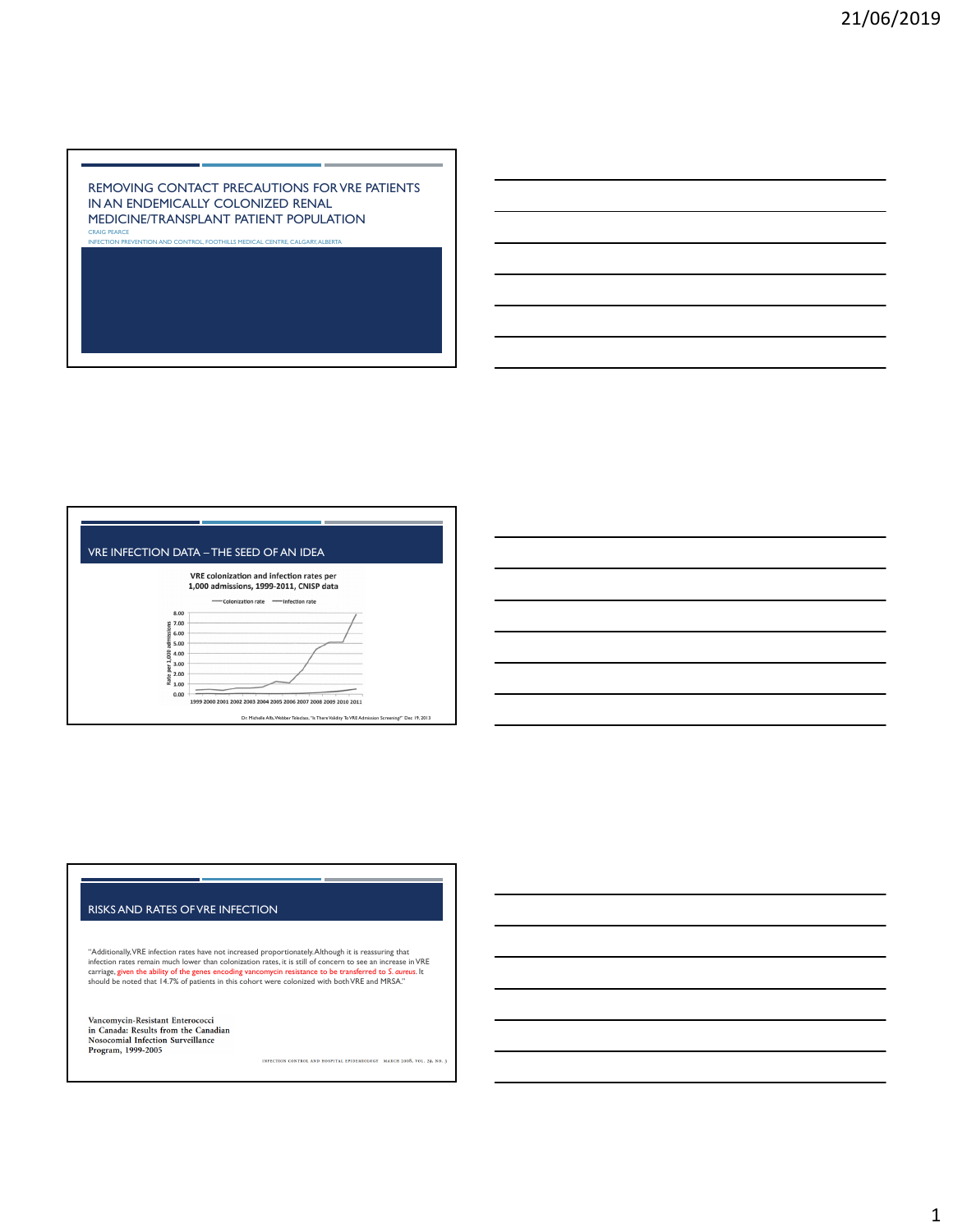## VRE IN 1997 – CANADA COMMUNICABLE DISEASE REPORT

The CCDR recommended single rooms with private bathrooms for VRE patients with "*diarrhea, fecal incontinence, an ileostomy or colostomy, or open wounds, or in whom basic personal hygienic practices may be compromised by illness or age."*

Canada Communicable Disease Report, Volume 23S8, "Preventing the Spread of Vancomycin-Resistant Enterococci (VRE) in Canada"



| <u> 1989 - Johann Harry Harry Harry Harry Harry Harry Harry Harry Harry Harry Harry Harry Harry Harry Harry Harry</u> |  |  |  |
|-----------------------------------------------------------------------------------------------------------------------|--|--|--|
| <u> 1989 - Johann Stoff, deutscher Stoff, der Stoff, der Stoff, der Stoff, der Stoff, der Stoff, der Stoff, der S</u> |  |  |  |
| <u> 1989 - Johann Barn, amerikan bernama di sebagai bernama dan bernama di sebagai bernama di sebagai bernama di</u>  |  |  |  |
| <u> 1989 - Johann Barn, mars ann an t-Amhainn an t-Amhainn an t-Amhainn an t-Amhainn an t-Amhainn an t-Amhainn an</u> |  |  |  |
| <u> 1989 - Johann Stoff, deutscher Stoff, der Stoff, der Stoff, der Stoff, der Stoff, der Stoff, der Stoff, der S</u> |  |  |  |
| <u> 1989 - Johann Stoff, deutscher Stoff, der Stoff, der Stoff, der Stoff, der Stoff, der Stoff, der Stoff, der S</u> |  |  |  |
| <u> 1989 - Johann Barn, mars ann an t-Amhainn an t-Amhainn an t-Amhainn an t-Amhainn an t-Amhainn an t-Amhainn an</u> |  |  |  |
|                                                                                                                       |  |  |  |

| <b>OUR LOCAL VRE DATA - SCREENING COSTS</b> |                   |                                                                         |      |                                   |                                                         |                                                                                                 |
|---------------------------------------------|-------------------|-------------------------------------------------------------------------|------|-----------------------------------|---------------------------------------------------------|-------------------------------------------------------------------------------------------------|
|                                             | <b>VRE</b>        | 2014-2015                                                               |      |                                   |                                                         |                                                                                                 |
|                                             | <b>Zone</b>       | <b>Screening test</b><br>rate (per 1,000 Positivity rate<br>admissions) |      | <b>Estimated cost</b><br>(actual) | <b>Estimated cost</b><br>(rate per 1,000<br>admissions) |                                                                                                 |
|                                             | South             | 1764                                                                    | 0.07 | $81.990.00$ $\frac{8}{5}$<br>s    | 2.646.29                                                |                                                                                                 |
|                                             | Central           | 277.5                                                                   | 0.02 | \$193,680.00                      | 4, 162.92<br>۱s                                         |                                                                                                 |
|                                             | Calgary           | 204.3                                                                   | 0.06 | $$426,345.00$ \$                  | 3,064.14                                                |                                                                                                 |
|                                             | Edmonton          | 454.7                                                                   | 0.03 | $S = 909,705.00$ $S$              | 6,821.22                                                |                                                                                                 |
|                                             | North             | 121.2                                                                   | 0.01 | 79,650.00 S<br>ls.                | 1,818.16                                                |                                                                                                 |
|                                             | <b>Provincial</b> | 286.3                                                                   | 0.04 | \$1,691,370.00                    | 4,294.78                                                |                                                                                                 |
|                                             |                   |                                                                         |      |                                   |                                                         | 2015 - 2016 Infection and Control Surveillance Annual Report,<br><b>Alberta Health Services</b> |

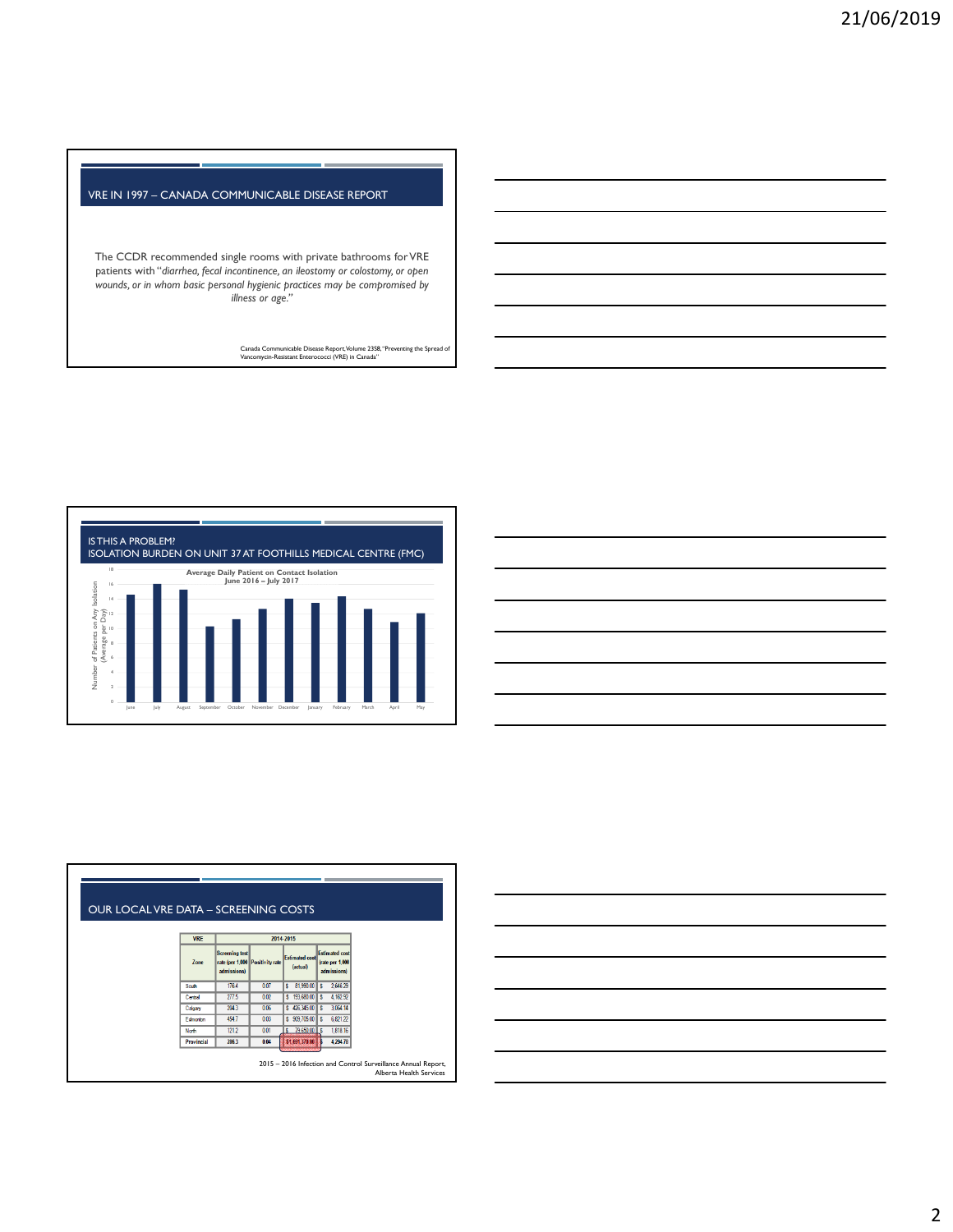

|  | _____ |
|--|-------|
|  | __    |
|  |       |
|  |       |





# WHAT IS UNIT 37 AT FOOTHILLS MEDICAL CENTRE

■ 45 bed inpatient unit

- <sup>1</sup> 19 private rooms
- Renal medicine and solid organ transplant (kidney, kidney/pancreas, pancreas)
- Majority of patients are dialysis patients (lots of interaction with healthcare system)
- **Majority of patients have central lines**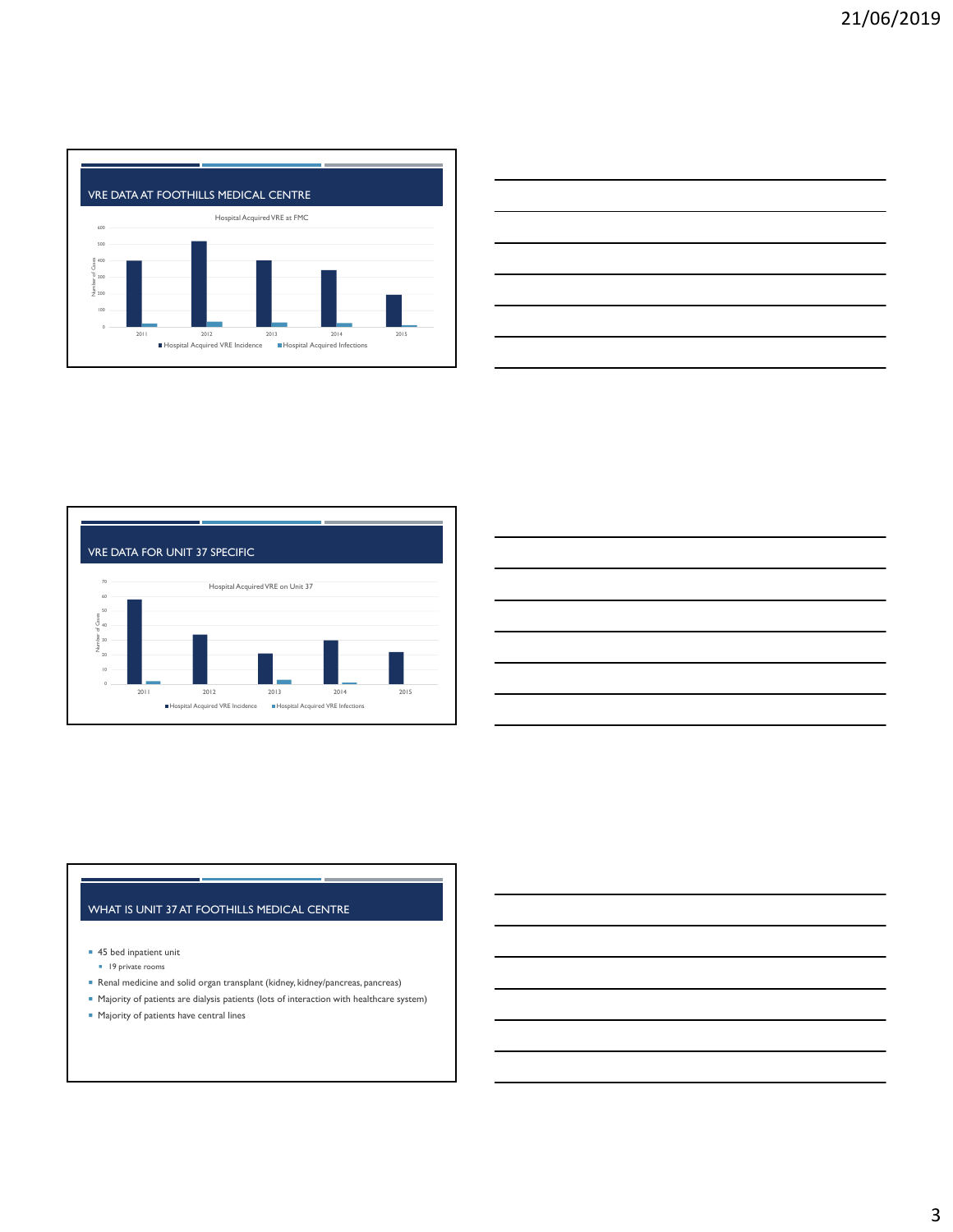# WHAT WAS OUR INTERVENTION?

- Stop isolating low risk VRE colonized patients
	- **Those without diarrhea**
	- Those without MRSA/CPO
- Those without draining wounds **Those without ILI**
- 
- **Those without other reasons for isolation**
- Review all VRE positive patients for "risk"
- Clear Clutter
- Set up IPC Committee
- $\blacksquare$  Increase number of hand hygiene observations collected monthly

#### OUR RESEARCH QUESTIONS

- Does removing contact precautions for VRE colonized patients admitted to a renal nursing unit affect the number of infections caused by VRE?
- Does removing contact precautions for VRE colonized patients admitted to a renal nursing unit affect staffing workload?
- Does removing contact precautions for VRE colonized patients admitted to a renal nursing unit affect administrative costs?



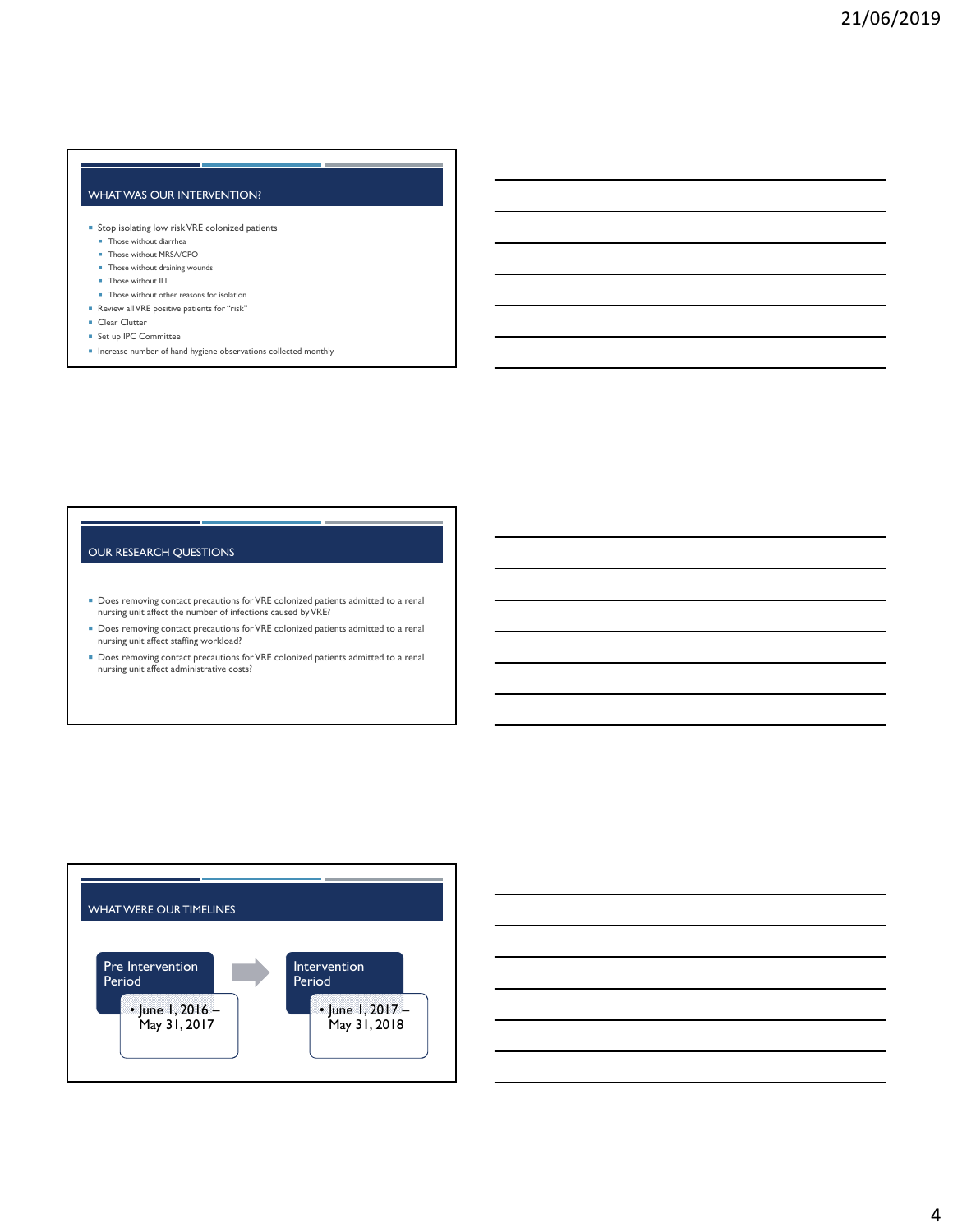

# DOES REMOVING CONTACT PRECAUTIONS FOR VRE COLONIZED PATIENTS ADMITTED TO A RENAL NURSING UNIT AFFECT STAFFING WORKLOAD?

I Ideal Way To Measure This

- **Nursing workload statistics**
- **Electronic Documentation/Assessment Data**
- **B** Staff Entry Data / Isolation PPE Timing Time how long it took to don/doff PPE
- 
- Count how often staff went into patient rooms (isolation vs non isolation) Extrapolate out how many RN visits per day (isolation vs non isolation)
- Use the data to determine how much time staff saved by not having to don/doff PPE when isolation was stopped.